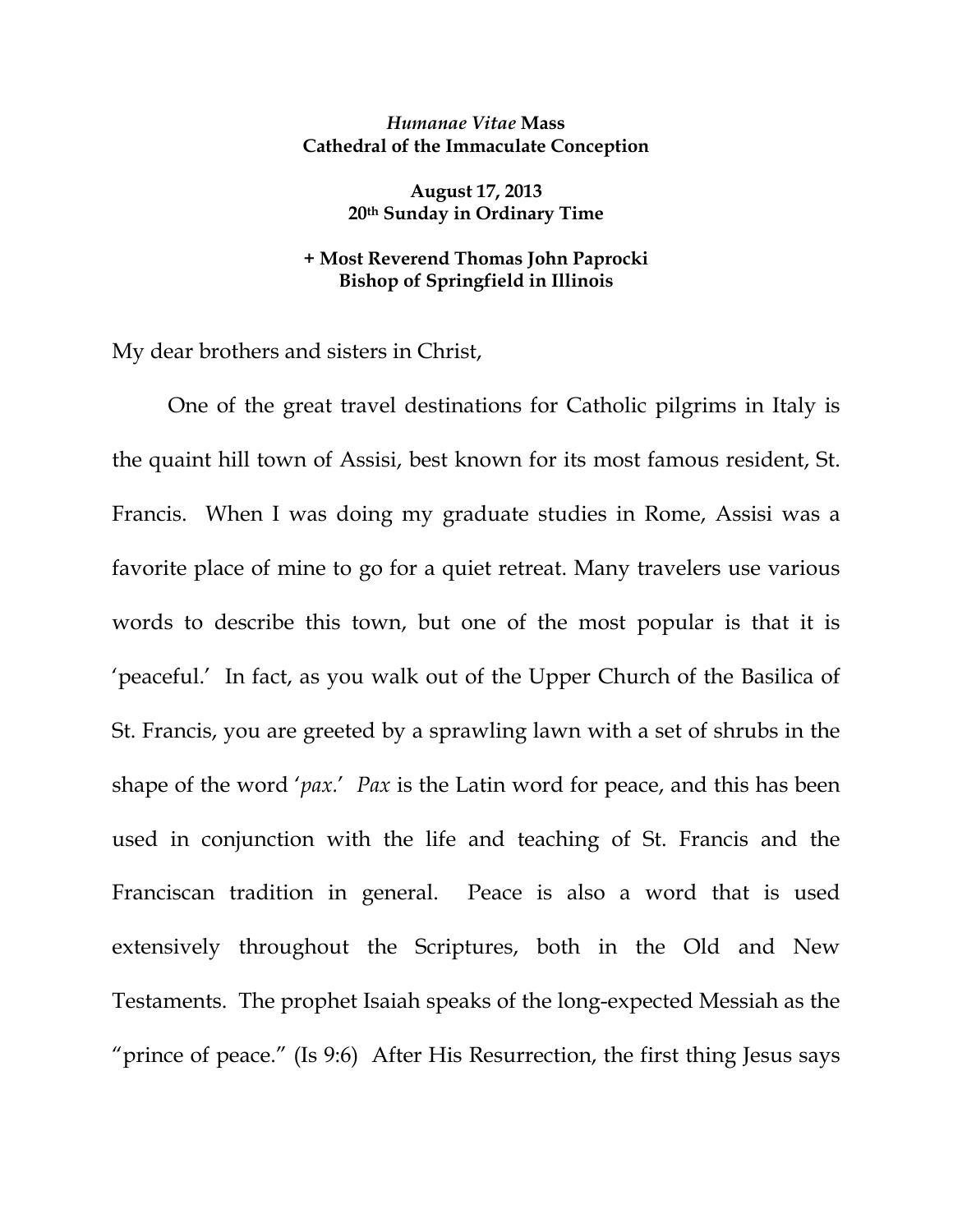to His Apostles is: "Peace be with you." (Jn 20:19) Peace, then, is a key concept to the message of the Gospel and the living out of our faith.

 The Gospel that we hear today brings up this topic of peace, though in a way that may seem confusing to us. Jesus says the following words to His disciples: "Do you think that I have come to establish peace on the earth? No, I tell you, but rather division" (Jn 12:51). This is one of those difficult passages of the Gospel for us to reconcile. It seems to go contrary to what we think about Christianity. Pope-Emeritus Benedict commented on this passage and helps us to understand what Christ is saying to us. He said that: "Christ's words mean that the peace he came to bring us is not synonymous with the mere absence of conflicts."<sup>1</sup> He was preparing His disciples for the fact that as they were to bring the Gospel message to the world, it would be met with great resistance, even to the point of dividing families. The reason for this division, the Holy Father says, is due to the constant struggle that exists between good and evil. The message of the Gospel, which is of course good, encounters the message of the world, which is often very much opposed to that of our faith.

 This experience is not confined just to the New Testament, though. We see this dynamic played out time and again with the prophets of the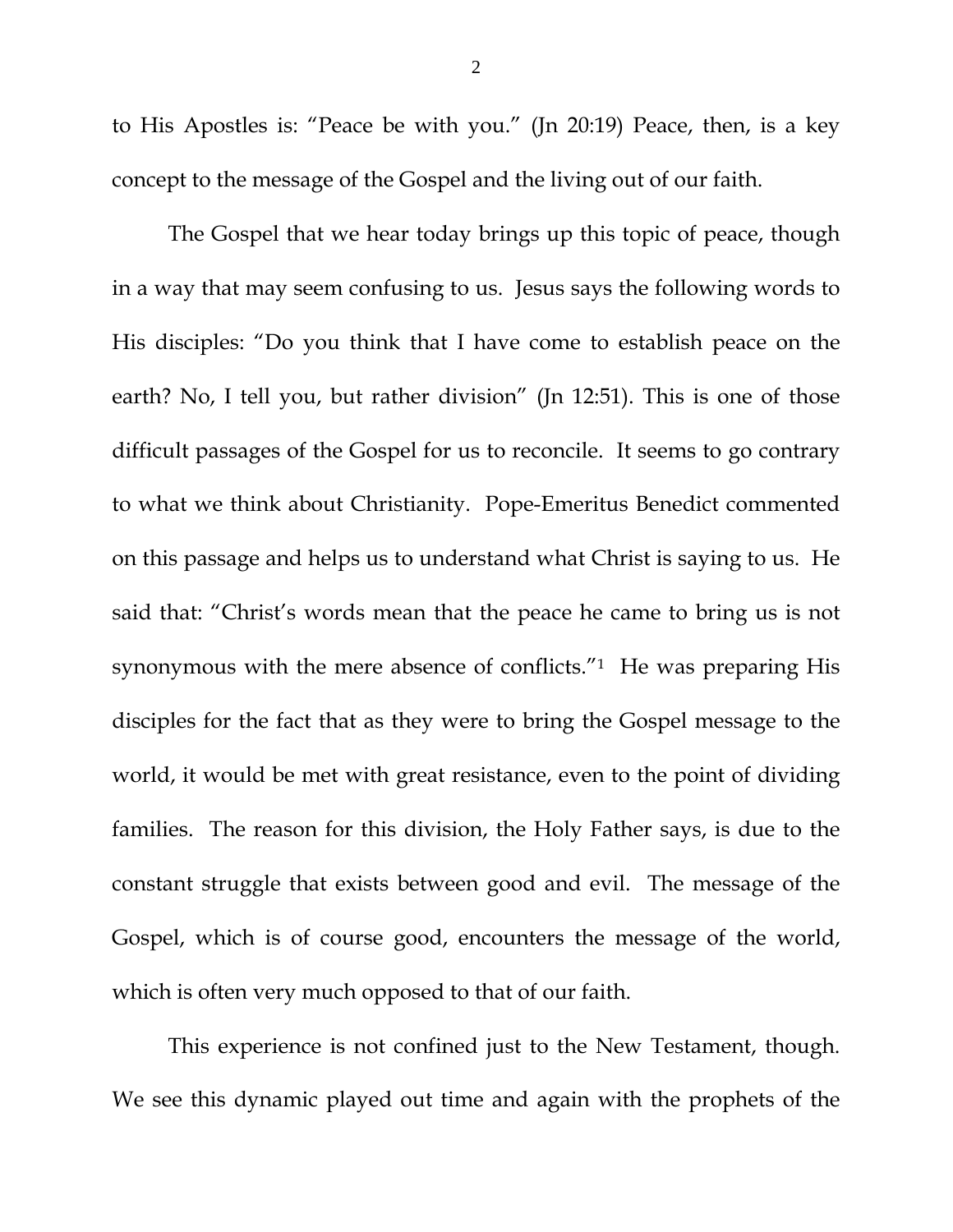Old Testament whose message was often met with disagreement and even violence. Such is the example we hear from our first reading from the prophet Jeremiah. The princes of King Zedekiah complain that Jeremiah is demoralizing the people, telling them things they do not want to hear, things which, according to the princes, show that he is not interested in the welfare of the people. (cf. Jer. 38:4) Therefore, he needs to be removed from the picture. Doing so would allow the people to go back to their socalled peaceful way of living without having to worry about being troubled by the difficult message of this prophet. Here we see the conflict that exists with regard to peace. The true message of peace which God offers is met with resistance because it demands repentance and conversion on the part of the people. Such a demand is not welcomed, at least according to the world, as a path to peace because it is challenging and the world so often would prefer the path of least resistance.

 We can point to many events in the history of the Church that witness to this conflict between the message of the Gospel and the message of the world. We can consider many times in which the Holy Father, speaking on behalf of the Church, has proclaimed the message boldly, only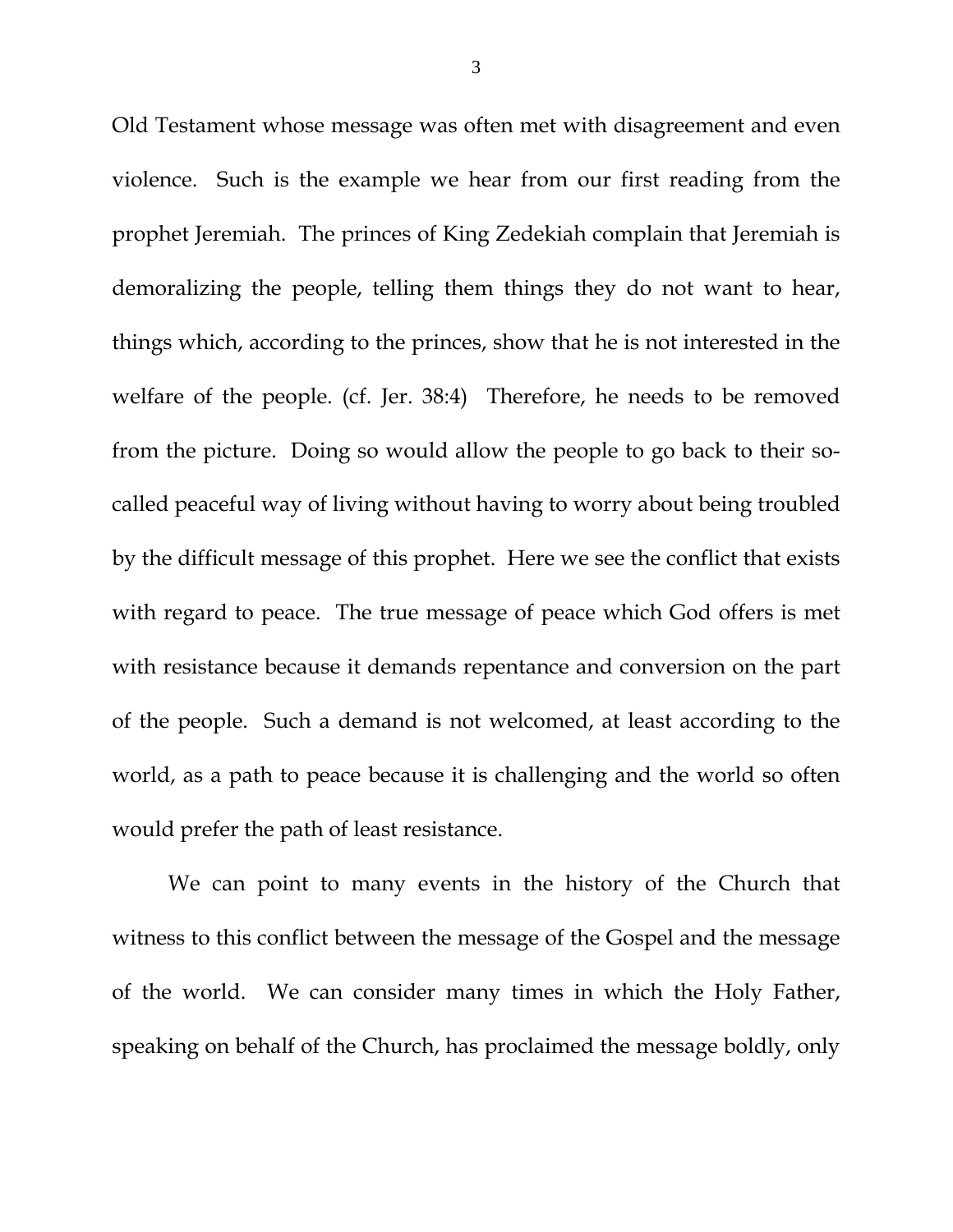to be met with a similar reaction to that of the prophet Jeremiah that we heard about in the first reading.

One such example of this took place 45 years ago shortly after the Second Vatican Council when Pope Paul VI issued his encyclical on the transmission of human life, *Humanae Vitae*. In this encyclical, the Holy Father provides a magnificent description of the "most serious role in which married people collaborate freely and responsibly with God the Creator."2 But he also declared that methods of artificial birth control, along with direct abortion and sterilization, "are to be absolutely excluded as lawful means of regulating the number of children."3

Because of this latter declaration, this document was met with fierce resistance not only from the secular world, but also from lay members of the Church as well as clergy. Several people even encouraged Paul VI to resign in a similar way that the people wanted Jeremiah out of the picture so that people could go back to their 'peaceful' way of life and not have to worry about having their consciences troubled by such a challenging message.

 After 45 years, this is an issue that is still a source of great division in our society and even in the Church. One cannot neglect to notice how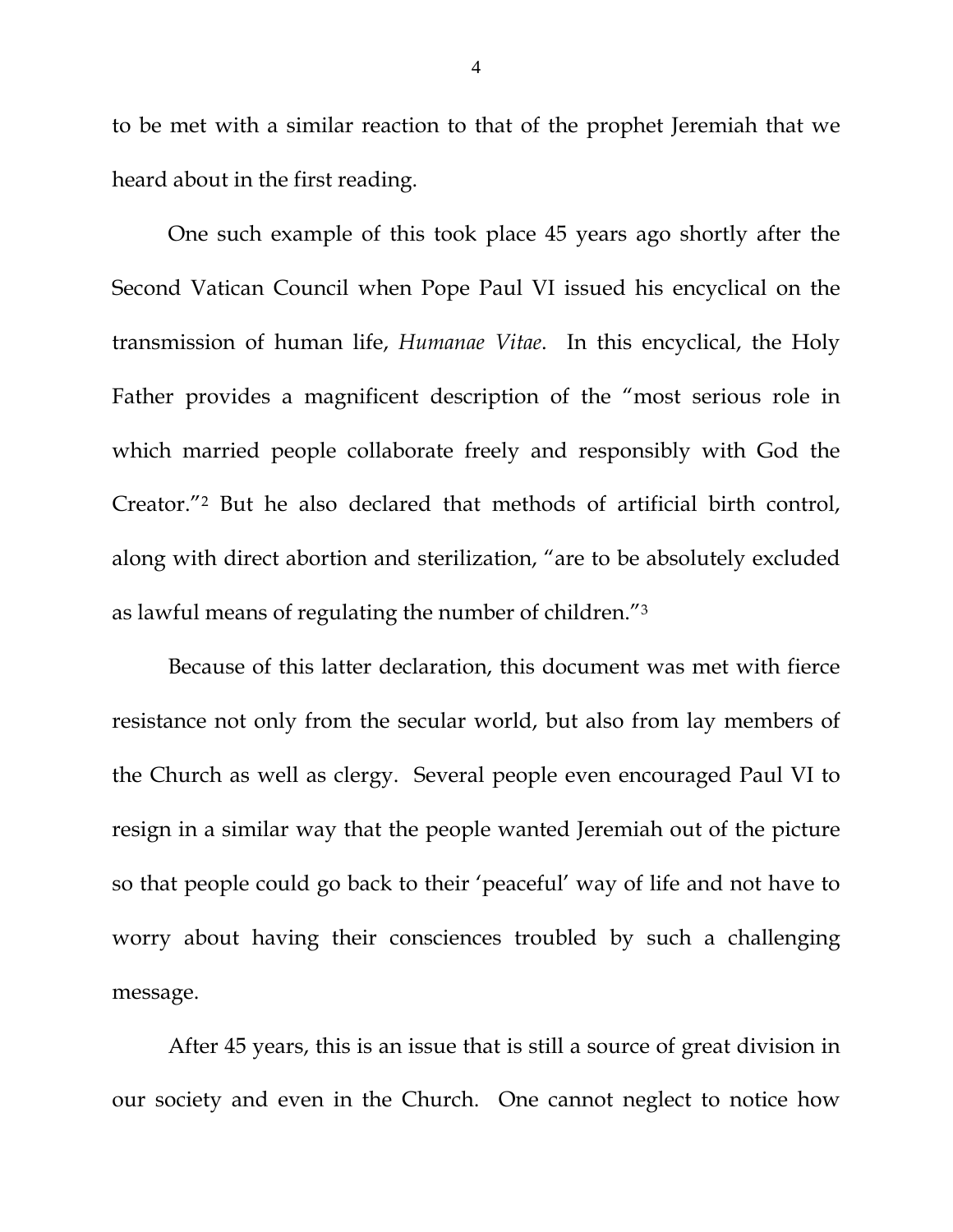prophetic the Holy Father was when he predicted the impacts on society that the rejection of this teaching would produce, including the lowering of moral standards and the loss of reverence due to women in particular.4 The Church continues to remain firm in defending her position, which is met by many with the attitude that the Church is not concerned about the welfare of the people and the very real challenges that they face in our modern world. In reality, though, we know this could not be further from the truth, for the Church's position seeks to safeguard the true dignity of all of her children, especially in the face of the many challenges from the culture which diminish that dignity in so many ways. In addition, the Church and her leaders are very much aware that their first concern is for the salvation of her people, the ultimate display of concern for welfare, for it reaches into eternity.

 This is not to say, however, that the Church is not concerned for the quality of our lives during this earthly pilgrimage. She is *indeed* concerned but wants us to see that true peace and happiness in this world are to be found by way of the path of truth presented by the Gospel. Jesus says in John's Gospel that "you will know the truth, and the truth will set you free." (Jn 8:32) Christ has given the Church the authority to continue to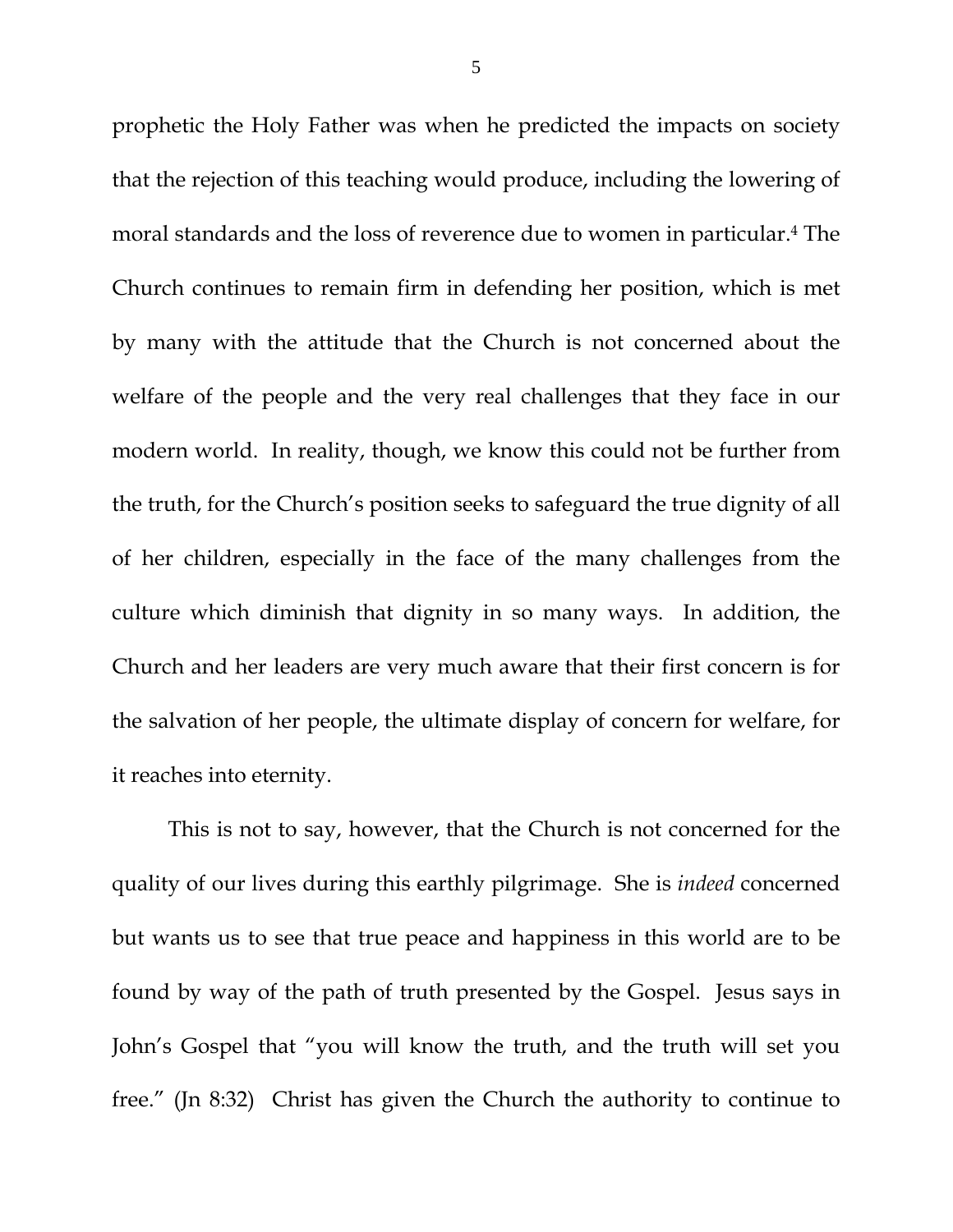proclaim the truth and apply it to the modern circumstances in which we live so that all can continue to experience that freedom as we await His return in glory. By humbly submitting ourselves to that truth kept safe for us by the Church, we come to know, already here and now, the freedom God has destined for His children, a freedom which will find its fulfillment in Heaven. Countless couples can speak to the freedom that they have come to experience in their marriages by placing their trust in this truth, swimming against the tide of popular opinion, but doing so with faith and hope that the Church provides this guidance as a loving mother, truly concerned for the ultimate well-being of her children.

In contrast to these committed Catholic couples, far too many Catholics have justified their rejection of this papal teaching, and subsequently, all Catholic teaching on human sexuality, marriage and family life, as a matter of following their "conscience," but apparently without properly understanding what "conscience" means. The word "conscience" comes from two Latin words, "co-" (which means "together" or "with') and "science" (which means to have knowledge about something). Conscience means to share knowledge with someone else about what is right or wrong. Conscience does not act in isolation on some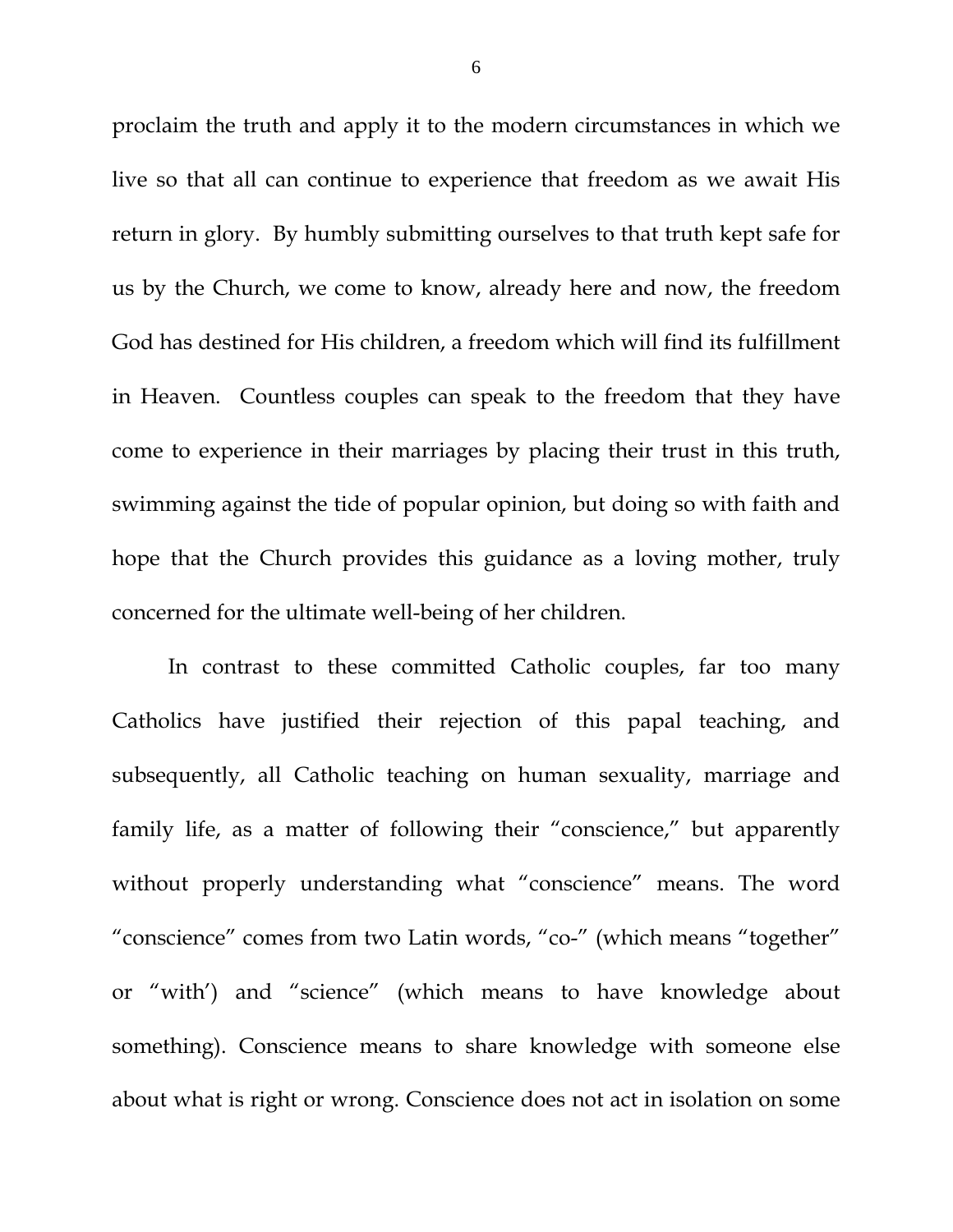sort of personal or individual intuition disconnected from someone or something else. For a Catholic, a properly formed conscience means to share God's knowledge and the Church's teaching about right or wrong. So those who invoke "conscience" to justify their rejection of divine law as taught by the Catholic Church are saying that they have chosen to follow the thinking, knowledge and values of someone or something other than the Pope or the Catholic Church.

Committing oneself to walk the Gospel path of truth, whatever area it may involve, will always include challenges. But God never deprives us of the grace that is necessary in order to overcome those challenges. It is therefore important for us, as we make that journey, to always place our trust in Him, and not in ourselves. By our regular reception of the sacraments and through daily prayer, we open ourselves to let this grace grow within us. Let us ask God as we receive the Eucharist today for renewed strength so that we might "persevere in running the race that lies before us while keeping our eyes fixed on Jesus, the leader and perfecter of faith " (Heb 12:2) as He continues to lead us through His Church on the path of truth that leads to true peace in the Kingdom of Heaven.

May God give us this grace. Amen.